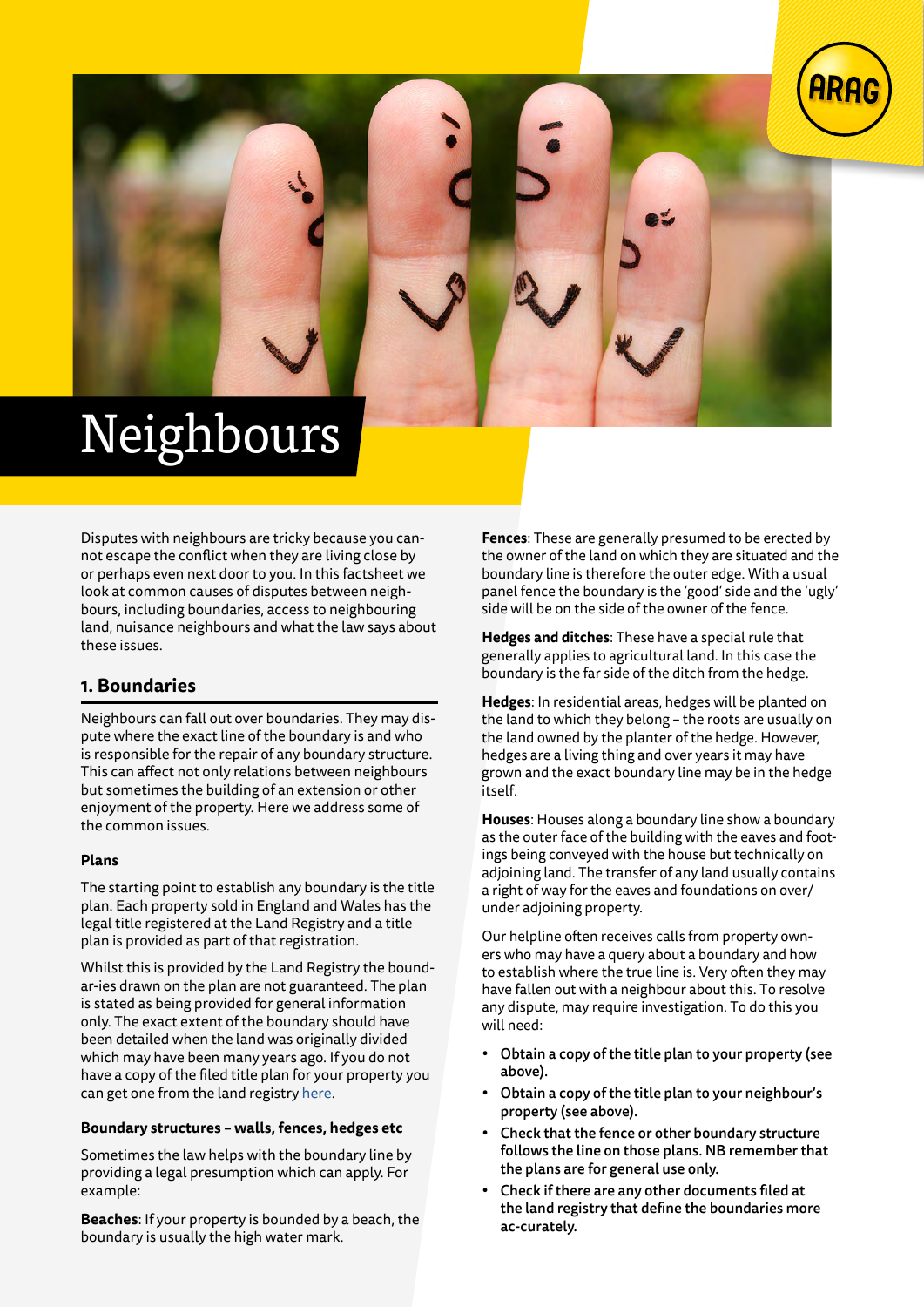# **Neighbours**

- Check any information provided by the seller of your property when you bought it.
- Try and reach an agreement with your neighbour. Sometimes a surveyor can help you do this and prepare a detailed plan.
- Agree this with your neighbour and send this to the Land Registry with an application to determine the exact line of the boundary - see [here.](https://www.gov.uk/government/publications/exact-line-of-boundary-registration-db)
- Apply to have your agreement added to your property details and that of your neighbour. See the Register details [here.](https://www.gov.uk/government/publications/change-the-register-ap1)

You can find out more about boundary agreements [here](https://www.gov.uk/government/publications/boundary-agreements-and-determined-boundaries) on the Land Registry website.

# **Repairing boundary walls and fences**

We frequently receive questions about the responsibility for maintaining a boundary fence or wall. The first ques-tion is who does the wall/fence belong to? This means you will need to find out where the boundary to your property finishes.

Once you have done this you should check:

- Is there an agreement with your neighbour as to which property owner is responsible for the fence/ wall. Is there, for example, a general acceptance in your road that the fence on the right/left belongs to you and is the same for all other home owners in your immediate neighbourhood?
- Is there anything on your deeds that refers to a responsibility for a fence/wall marked with an inward 'T'. This is very common with new build properties.



• Is there anything in your deeds referring to a respon-sibility to maintain/repair the boundary fence/wall?

Generally, even if there is clear evidence about who owns the fence or wall, there is frequently no legal requirement for that owner to maintain it or have any duty to repair it should it fall down. The exception to this may be party walls which are dealt with below.

# **What can I do if my neighbour will not repair his fence?**

In short there is really nothing you can do to force a neighbour to repair a fence or a wall which belongs to him, is on his property and is not a party wall. The only remedy is to erect a fence on your side of the boundary line to be maintained by you.

## **Retaining walls**

These types of walls can form part of a boundary and by their very nature can be expensive to repair when things go wrong. These walls are used where one party's land may be lower than the other and the wall 'retains' the soil for the higher property to prevent loss of soil and prevent land slip from the higher property.

So if you have a retaining wall and there is a problem:

- Check your title plan to see on which land the wall is sited - does it belong to you or your neighbour (see above).
- Check to see if it retains the higher land if so there is generally a duty to support the higher land.
- If you are the owner of the higher land and the wall is within your boundary your duty is to make sure the wall remains in good repair to prevent the land slip-ping on to the lower property.

If you are considering buying a property with a retaining wall always make sure that the ownership and responsi-bility is clarified in the deeds.

### **Party walls**

Party walls can be either vertical or horizontal and in simple terms divide the buildings of two owners. Any issues concerning work to the party wall are covered by the Party Wall Act 1996. The purpose of the legislation is to ensure that the adjoining owner is consulted about proposed works and can be reassured about any poten-tial consequences of the work undertaken.

Note: the Party Wall Act does not remove the need for the owner undertaking the work to use reasonable skill and care when doing the work. It is a general legal prin-ciple that if work is done negligently and causes damage to another property, the damage may be recov-

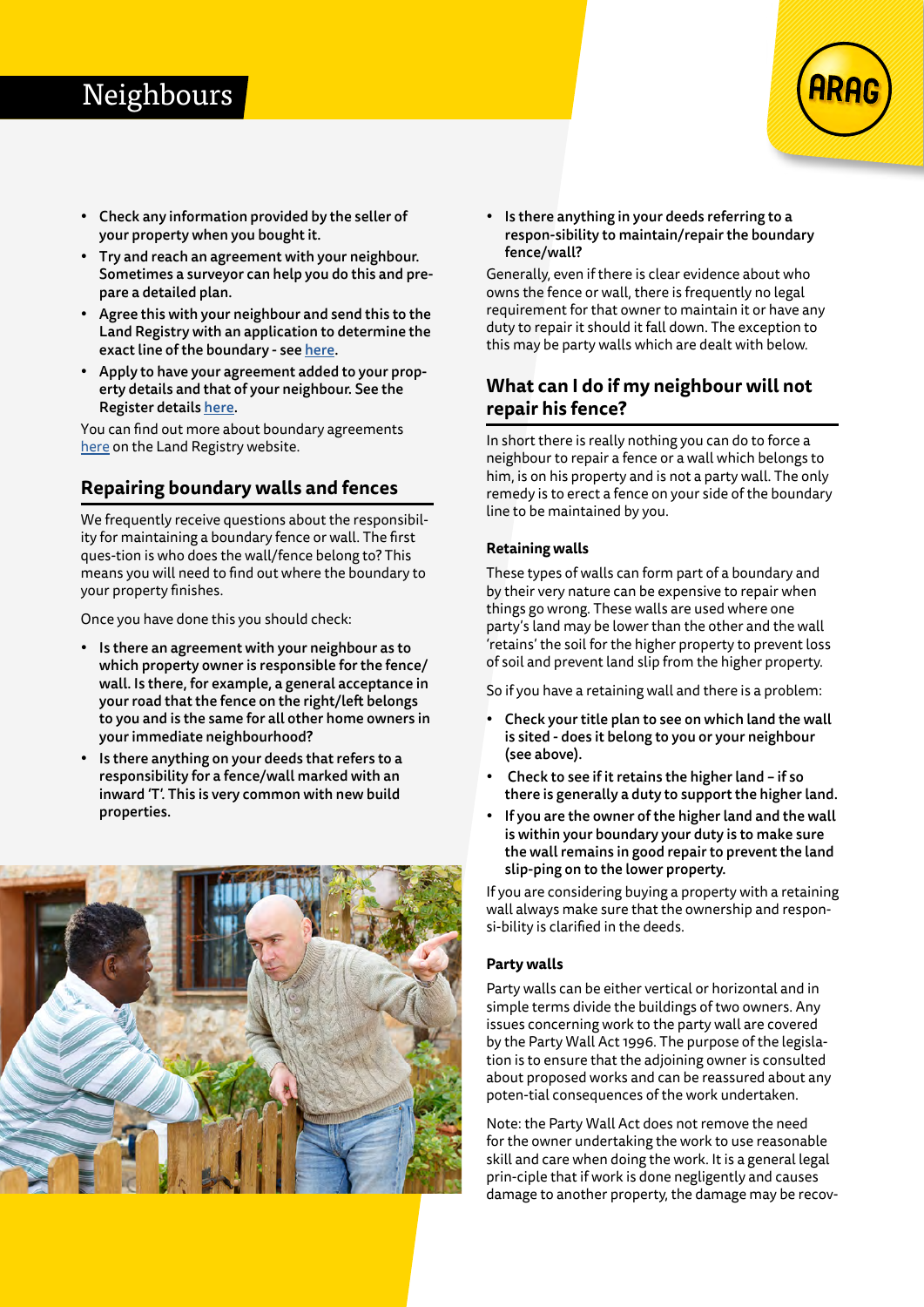



erable from the neighbour causing the damage.

There is a very useful explanatory booklet, with template letters, available [here.](https://www.gov.uk/government/publications/preventing-and-resolving-disputes-in-relation-to-party-walls/the-party-wall-etc-act-1996-explanatory-booklet)

Generally, the Act provides a mechanism for ensuring that if a neighbour wants to do work which may affect a party wall, or in some cases foundations, certain things happen.

- The neighbour wanting to do the work (the owner) serves a Party Wall Act notice on the adjoining owner.
- This notice states the nature of the works and the proposed start date. Depending on the nature of the work this notice must be served between one and two months before the start of the work. If you are the neighbour needing to serve the relevant notice, you will find an example document here.
- The adjoining owner may acknowledge the notice and accept the proposed works or object to them.
- Where there is an objection, it is usual for a party wall act surveyor to be appointed and for an agreement or an award to be made.

Failure by the owner to comply with the Act and issue the notice could result in the adjoining owner appling for, and being granted an injunction, to prevent the works going ahead. The result of this may be an order for costs and damages.

If you are affected by your neighbours failure to issue a party wall notice, check to see if you have legal expenses insurance which my help with any legal action.

### **2. Access to neighbouring land**

It may occasionally be necessary to have access to a neighbour's land to undertake maintenance and repairs to parts of your property (this can include such things as exterior walls, chimneys or guttering).

With reasonable neighbours it is usually a matter of discussion with the neighbour and then granting access for the necessary work to be completed. In some cases, however, this may not be possible and in those cases it may be necessary to adopt a more formal approach. The Access to Neighbouring Land Act 1992 enables access to adjoining or adjacent land for the purpose

of carrying out 'basic preservation works' to one's own property. Basic preservation works include:

- maintenance, repair or renewal of a building.
- clearance, repair or renewal of a drain, sewer, pipe or cable.
- filling in or clearing a ditch.
- felling, removal or replacement of a tree, hedge or other plant that is dead, diseased, insecurely rooted or which is likely to be dangerous.

If you need to be granted a right of access proceedings must be commenced in the County Court. The court will grant an access order if it is satisfied that the preserva-tion works are reasonably necessary for the preservation of the relevant land and that they cannot be carried out, or would be very difficult to carry out, without entry to the adjoining land.

The access order will specify what work is to be carried out, when and where, and may also provide for any loss or damage to the owner or occupier of the land. This does not, however, allow access for the purposes of a new building or for any type of building works such as an extension.

The court can refuse access if it considers this would cause hardship to the occupier or significantly interfere with their enjoyment of the land in question.

## **3. Nuisance neighbours**

These are the types of issues which can sometimes sour neighbourly relations and can often be the most difficult to deal with. Frequently the matter may be affected by personality, rather than legal issues. Here we highlight a few of those issues:

## **CCTV**

CCTV is increasingly used to protect property. If the cameras are installed on residential property and are for personal domestic use, they are unlikely to breach the Data Protection Act see further info [here](https://ico.org.uk/your-data-matters/domestic-cctv-systems-guidance-for-people-using-cctv/).

The use of a CCTV camera for domestic purposes, for example protecting a home from burglary, is exempt from the data protection principles even if the camera overlooks the street or other areas near the house. If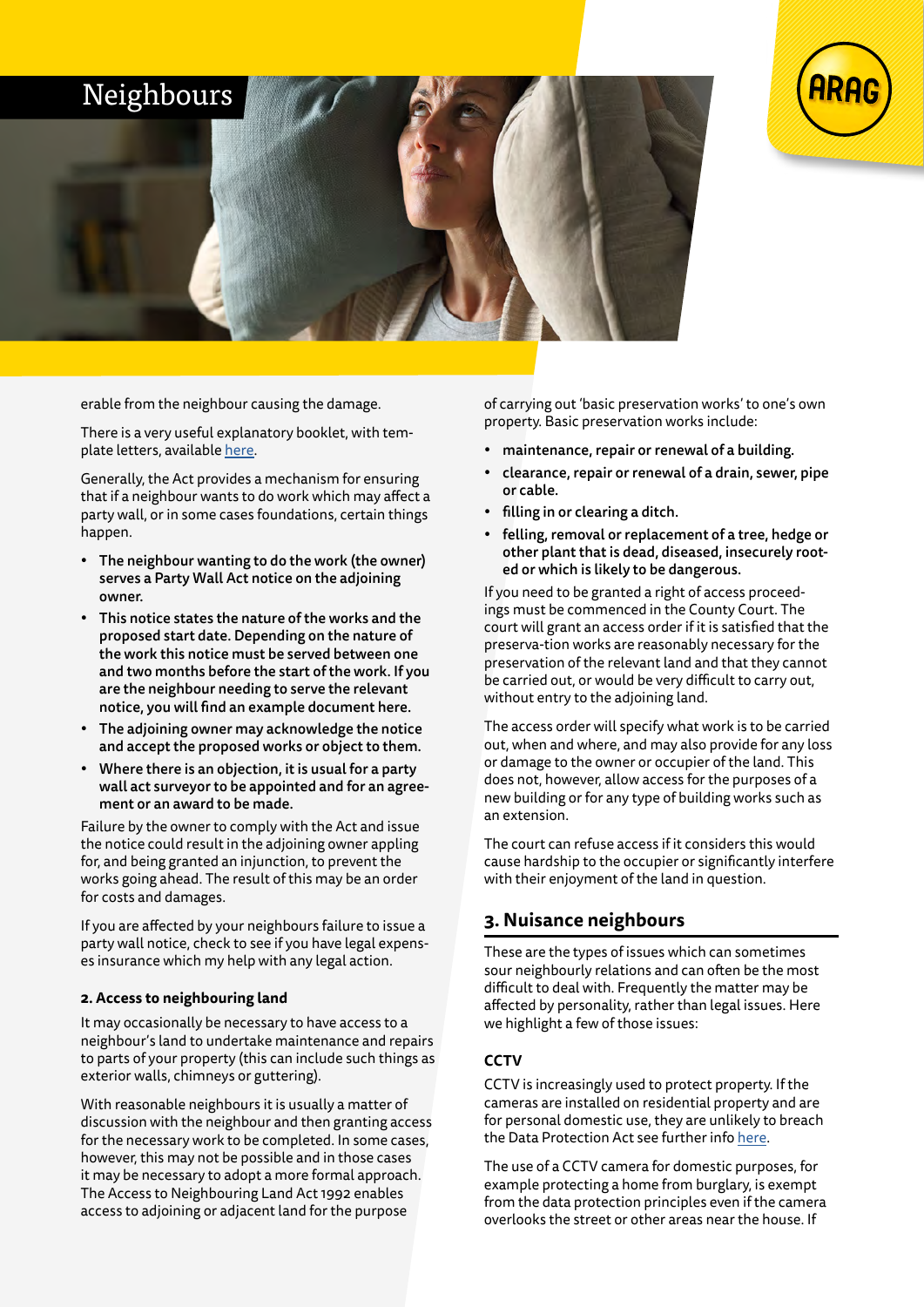# Neighbours



you are concerned about the use of domestic CCTV, it may be worth contacting your local police or speaking with the Information Commissioner's Office. Details can be found [here](https://ico.org.uk/global/contact-us/).

If you are considering installing CCTV you should also check with your local planning department whether planning consent is required. They should be able to advise you of the general planning guidelines applicable to your proposal.

However, if your neighbour is using CCTV for business purposes, they will need to comply with the data protection legislation guidelines.

# **Children**

## **Noisy children**

Noisy children in themselves are not a 'nuisance'. If someone is disturbed by a neighbour's children, for example, a shift worker who wants to sleep during the day, the only real solution is a conciliatory approach to the neighbour.

#### **Balls and ball games**

If a child throws a ball into a neighbour's property, the neighbour should either hand it back or allow it to be collected. However, as it is a trespass for the ball to cross the neighbour's boundary, even if it was unintentional, the neighbour would be entitled to financial compensation if any damage has been caused.

#### **Damage by your neighbour or their builder**

It is sometimes the case that a neighbour may cause damage to your property by doing work on their own property. This may be work they are doing or work being done by their builder. A common problem is debris falling onto property which sometimes damages a car or parts of the neighbour's home.

In each case it will be the neighbour who may be responsible even if it is their builder doing the work. However, in each case you would need to be able to show that your neighbour/their builder was negligent when doing the work. In other words, did they pay enough attention to the matter and did they exercise the skill and care required considering all the facts.

### **Light pollution**

Light pollution is artificial light that lights areas not intended to be lit. It becomes intrusive if it is overly bright or directed to areas which may affect your right to enjoy your property e.g. they shine into your house.If your neighbour has a light which does this, it is now possible

for your local authority to assess whether the light is a statutory nuisance under the Clean Neighbourhoods and Environment Act 2005.

#### **Japanese knotweed**

The presence of Japanese knotweed on your property can have legal implications. It can mean that you may not be able to sell your home or get a mortgage until it has been dealt with. Read more about the plant [here](https://www.cabi.org/japaneseknotweedalliance).

The spread of the plant to your neighbour's property could also mean a claim in nuisance against you. If

you are therefore aware of the problem, or should reasonably be aware of it, then as the owner of the property you may be liable for your neighbour's loss.

In such a case, the claim is likely to be for damages for the cost of eradicating it from both your own and your neighbour's property.

The presence of this plant could also have consequences under the Anti-Social Behaviour Crime & Policy Act 2014. Whilst it is not specifically referred to in this act, the nuisance caused by this plant (and others) could form the basis of a community protection notice being issued by your local authority. This notice may require you to take steps to rectify the situation and remove the plant and prevent future anti-social behaviour by allowing any further growth. Failure to comply can lead to prosecution and a fine.

Additionally, should you wish to sell your house you will be required to disclose the existence of the weed as part of the standard property information form (TA6) see [here.](https://www.lawsociety.org.uk/topics/property/transaction-forms)

When having the weed removed, it is important to consider using recognised contractors who are experienced in this type of work. Often they will offer a guarantee to cover removal should the plant return. An additional fee is generally payable for this.

#### **Noise**

Issues concerning noise are usually dealt with by your local authority and generally action can be taken where the noise is having a negative effect on your health. In such cases the noise may relate to:

- aircraft noise.
- barking dogs this often occurs where there is excessive barking from dogs and the noise reaches the statutory level. Whilst an owner can be prosecuted for this, often a council will seek to resolve the problem amicably.
- commercial noise frequently comes from a construction site and can include demolition works.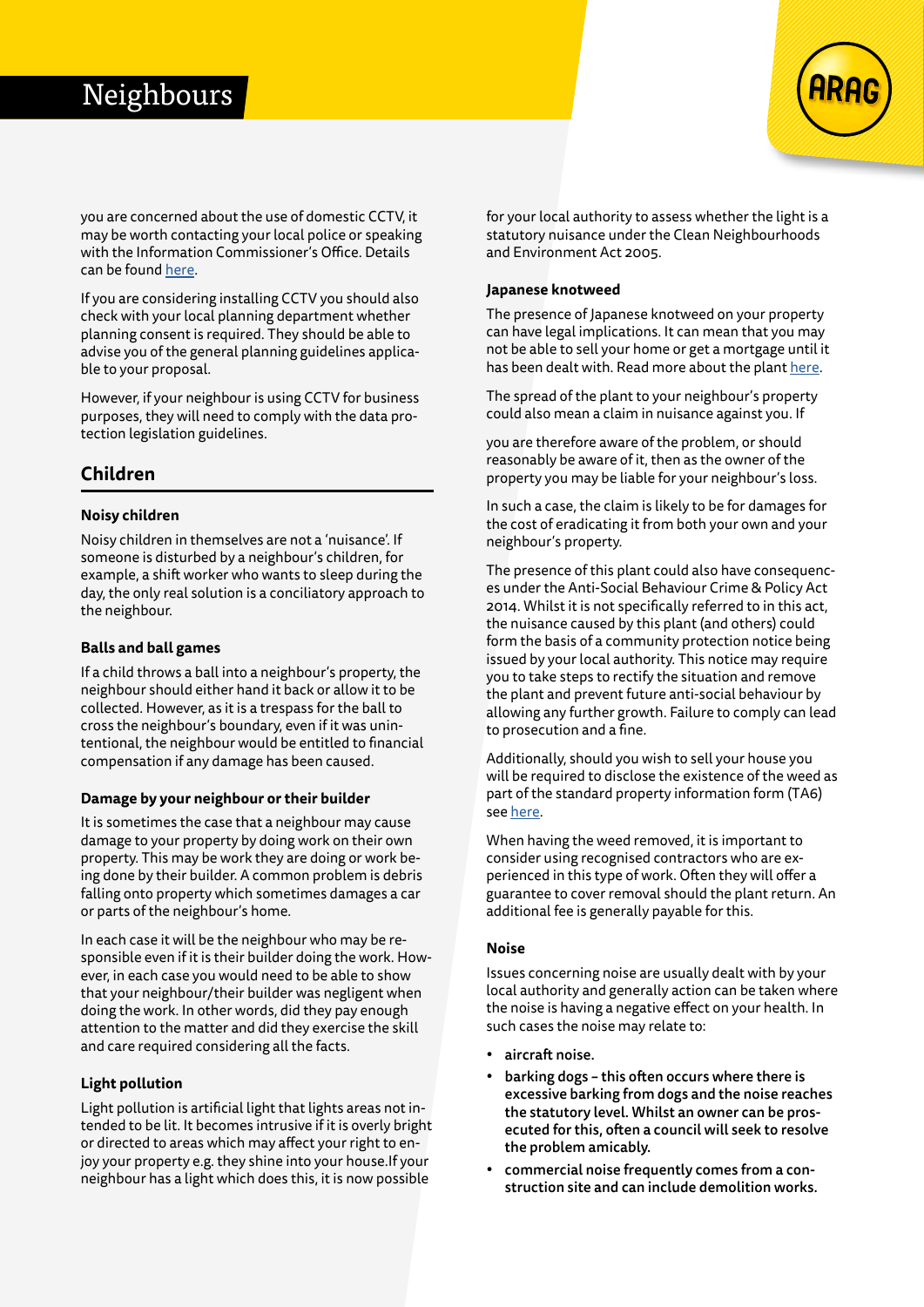



- licensed premises noise will relate to the noise coming from a pub or a club. Your local authority will have power to prevent the noise continuing where it exceeds the legally acceptable level.
- neighbourhood noise can include dog barking, continuous car alarms, DIY activities for prolonged periods at anti-social times and loud music/TV. It can result in a noise abatement notice being issued and a fine.
- burglar alarms where an authorised officer from the local authority can enter the property they may switch it off. If force is required to gain entry the consent of a magistrate may be required. A local authority officer can only enter a building by force with a warrant. The authority can recover the cost of silencing the alarm from the occupier of the premises. Where the local authority cannot deal with the issue, it may be possible to obtain an injunction to stop this. However, this can be a very expensive action and should be considered with care.

With any noise nuisance your local authority should be your first contact if the matter cannot be resolved amicably with your neighbour. Where the local authority cannot deal with the issue, it may be possible to obtain an injunction. However, this can be a very expensive action and should be considered with care.

With any noise nuisance your local authority should be your first contact if the matter cannot be resolved amicably with your neighbour. Where the local authority cannot deal with the issue, it may be possible to obtain an injunction. However, this can be a very expensive action and should be considered with care.

### **Trees**

A neighbour's trees can be a nuisance in several ways:

**Falling onto your land**: This usually happens because of storm-like conditions. The question is often asked about who is responsible for removing the tree and for any damage caused. The answer to this is often 'it depends'. By this, we mean that if it can be shown that the tree fell over as a result of the negligence of its owner then it may be arguable that the damage is recoverable from that owner. If, for example, the tree was not properly looked after, was decaying or the owner knew

it was ailing, then it may be possible to argue the owner has a responsibility to you.

In other cases there may be insurance cover for the damage, either yours or your neighbour's. In cases where there is no negligence by the owner of the tree, and

no insurance cover, the cost of removing the tree and repairing the damage will be yours.

**Roots and branches**: Where these are 'trespassing' on your land the owner of the tree is potentially responsible for any damage caused by the overhanging tree or the roots.

If you are affected by either of these issues it is possible to take action and remove the branches or roots taking care not to damage the overall condition of the tree. If the tree is affected by a tree preservation order you will need to contact your local council for permission to do the work. Where branches are removed, they can be offered back to the owner or disposed of.

In cases where the roots have affected foundations or other structures such as a patio, it may be possible to get your insurer involved. This type of case may also require the involvement of a specialist tree surgeon.

**Leaves**: The leaves from your neighbours tree may fall into your garden. Whilst we are asked about this from time to time, it is not a matter which is actionable in law. Leaves falling is a naturally occurring event and no claim is possible to recover the cost of dealing with these.

**High hedges**: Where there are hedges which are tall and block out your light these can be pruned provided the height is left intact.

Where the hedge is an evergreen/semi-evergreen and over two metres high it is possible to apply to your local authority for assistance. This may result in your neighbour having to reduce the height of it. However, this process is not without cost and the local authority may wish to charge you a significant fee before taking any action.

**Water leaks**: It can sometimes be the case that water escapes from your neighbour's property into yours causing damage. This can happen in such cases as a broken pipe, problems with a roof, or faulty pipe work in a flat above.

The principle here is that the neighbour is generally